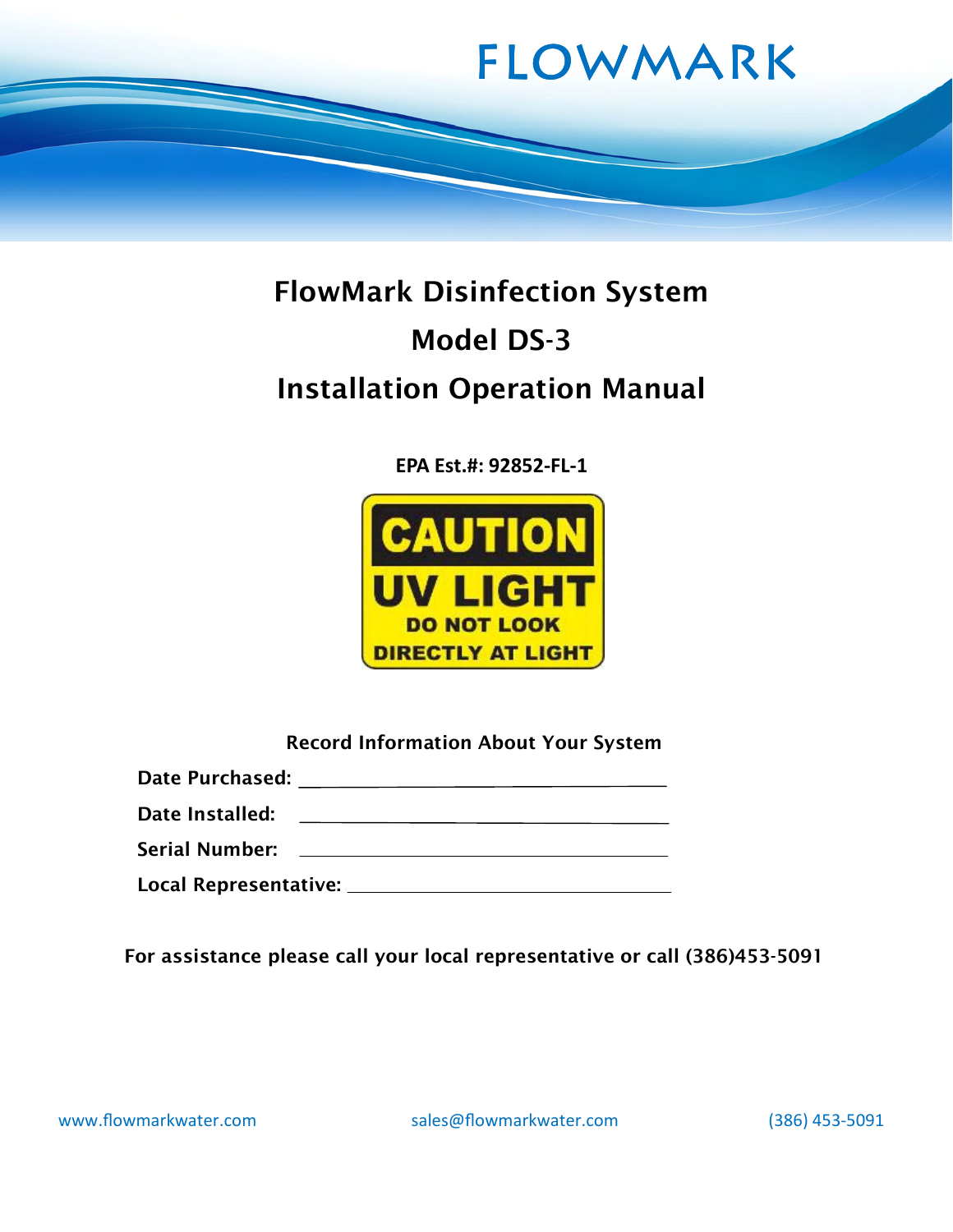#### Check Contents:

Please inspect the package for the following contents and any damage that may have occurred during shipping.

- 1. FlowMark DS-3 Controller
- 2. 2 X 25 feet 1/4" Tubing
- 3. 2 X Twin Ceramic Diffusers
- 4. Installation Manual



#### Selecting the Best Location for the Diffusers

For best results one of the ceramic diffusers should be submerged in the cooling tower basin near but not on the pump intake screen. If bubbles inter the pump intake they may cause cavitation (pump noise). The other twin diffuser should be placed at the opposite end of the tower basin. If the DS-3 is installed on a twin cell tower system place one diffuser set near the pump intake screen of each basin.



Caution: The ceramic diffusers are very delicate and will easily break if handled incorrectly. Handle with care.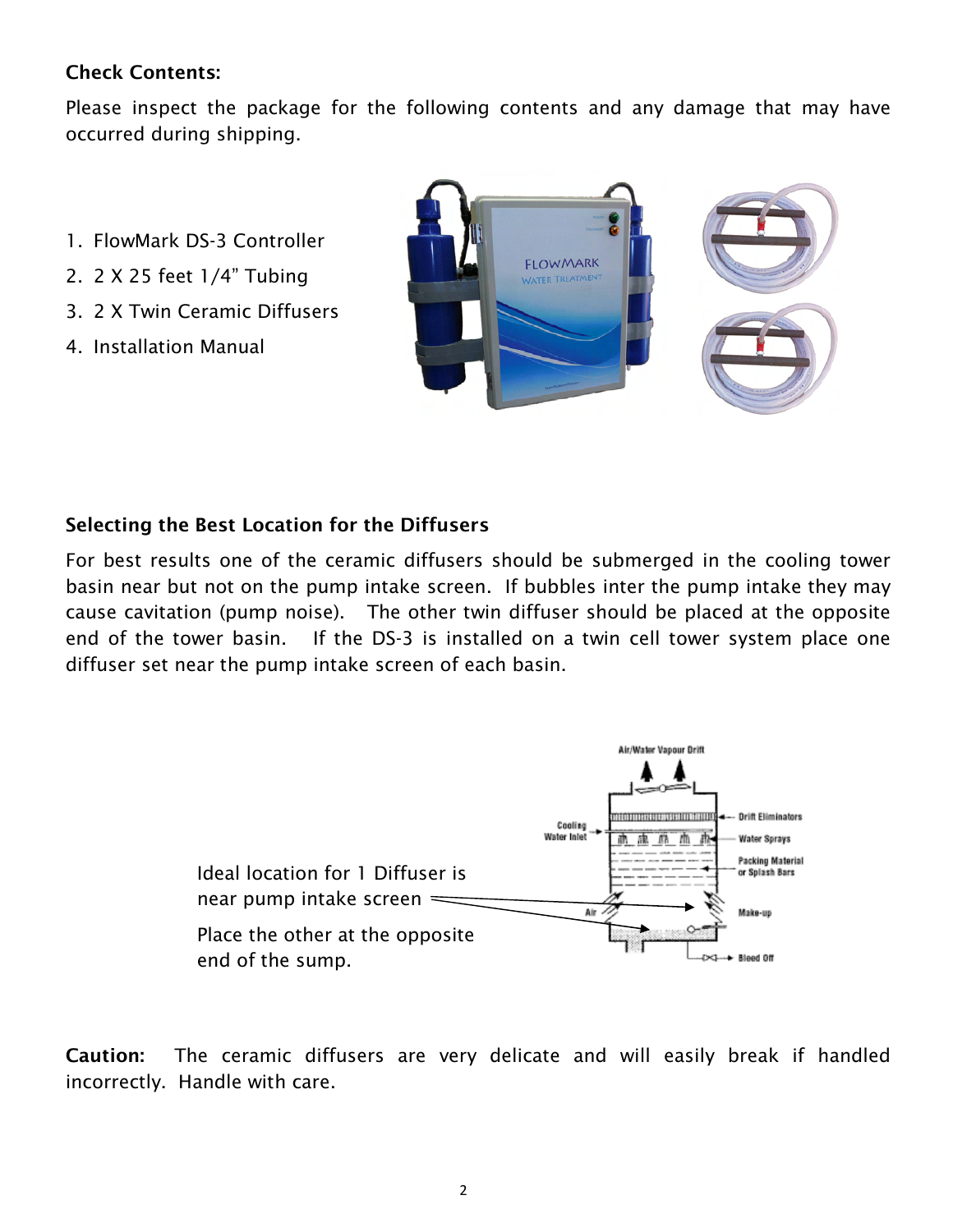# Mounting Your FlowMark DS-3 Enclosure

Select a location that is within 25 feet of the diffuser location in the tower as the tubing provided is 25 feet long. The enclosure if fitted with four stainless steel mounting feet and should be installed upright on a solid wall or other structure. The enclosure is rated Nema 4X (water and corrosion resistant) but air intake and fan holes have been installed on the bottom to allow oxygen to enter and heat to exhaust from the enclosure. Be sure the enclosure is at least two feet off the ground to prevent water from splashing up to the bottom and the enclosure is not lying flat on the ground where water could enter the box.



DS-3 Enclosure Dimensions

# Connecting and Routing the Tubing

The tubing connects between the blue Lamp Chambers and the diffusers so you must find an opening that will allow both tubes to enter the sump area of the cooling tower.

Caution: Make sure you do not kink the tubing as this will restrict disinfecting gas flow to the diffuser.

If an opening is not available to route the tubing inside the tower you may have to route them under or through the cross-flow cooling tower fill. If the fill is too close to the bottom of the tower a length of 1" PVC pipe will help with the install. Push the pipe straight through the tower fill and then slide the tubing through the pipe. Once the tubing has penetrated the fill you can then pull the pipe back out of the fill.



Tubing connects here.

Tubing connects here.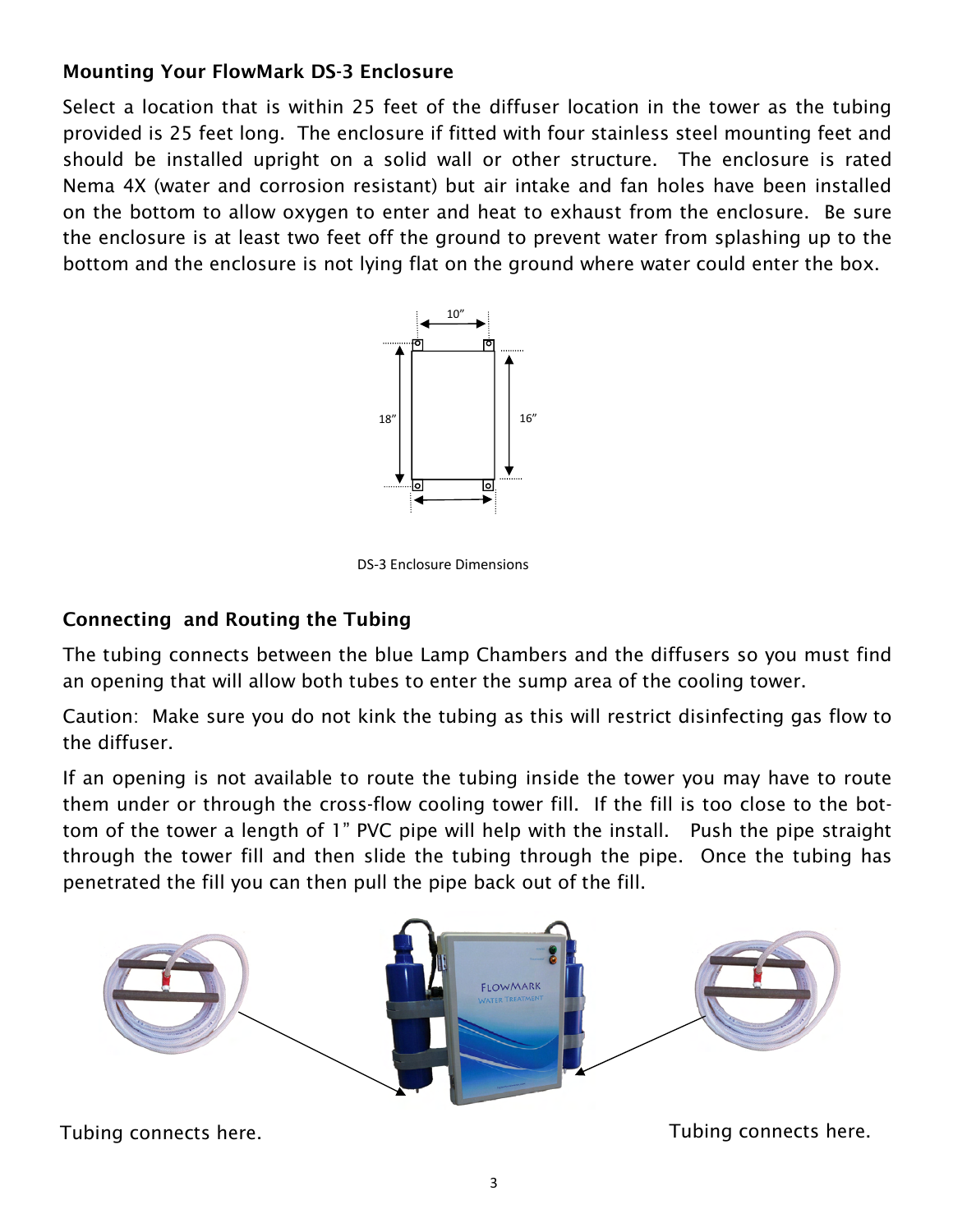#### Powering the FlowMark DS-3 System

Systems are supplied with a molded 10 foot long 110 VAC Power Cord that can be plugged into any 110 VAC wall outlet. If you choose to hard wire the unit simply cut the male plug off the power cord and wire the three wires accordingly:

White: Hot Leg Black: Hot Leg Green: Ground Power Requirement: Voltage: 110 VAC Amperage: 1.5 Amps.

#### Testing the FlowMark DS-3 System

Once the unit is installed and connected to the diffusers you are ready to turn it on. Unlatch the two latches on the DS-3 Controller to open the door and turn on the Breaker Switch. There is a spring loaded safety button that must be pushed on the latches before you open them. Do not force the latch without pushing the spring loaded safety button.

The Green Power Light on the face of the controller will illuminate when the system is energized. The Yellow Treatment Light will illuminate indicating the Ultraviolet Lights are on. The white color barb connectors at the bottom of the Lamp Chambers will also illuminate a light **Blue** color when the Ultraviolet Lamps are operating.



#### Confirm Bubbles in Tower Basin

Once the system is powered up and running for two minutes, confirm the twin ceramic diffusers are producing a fine screen of disinfecting gas bubbles.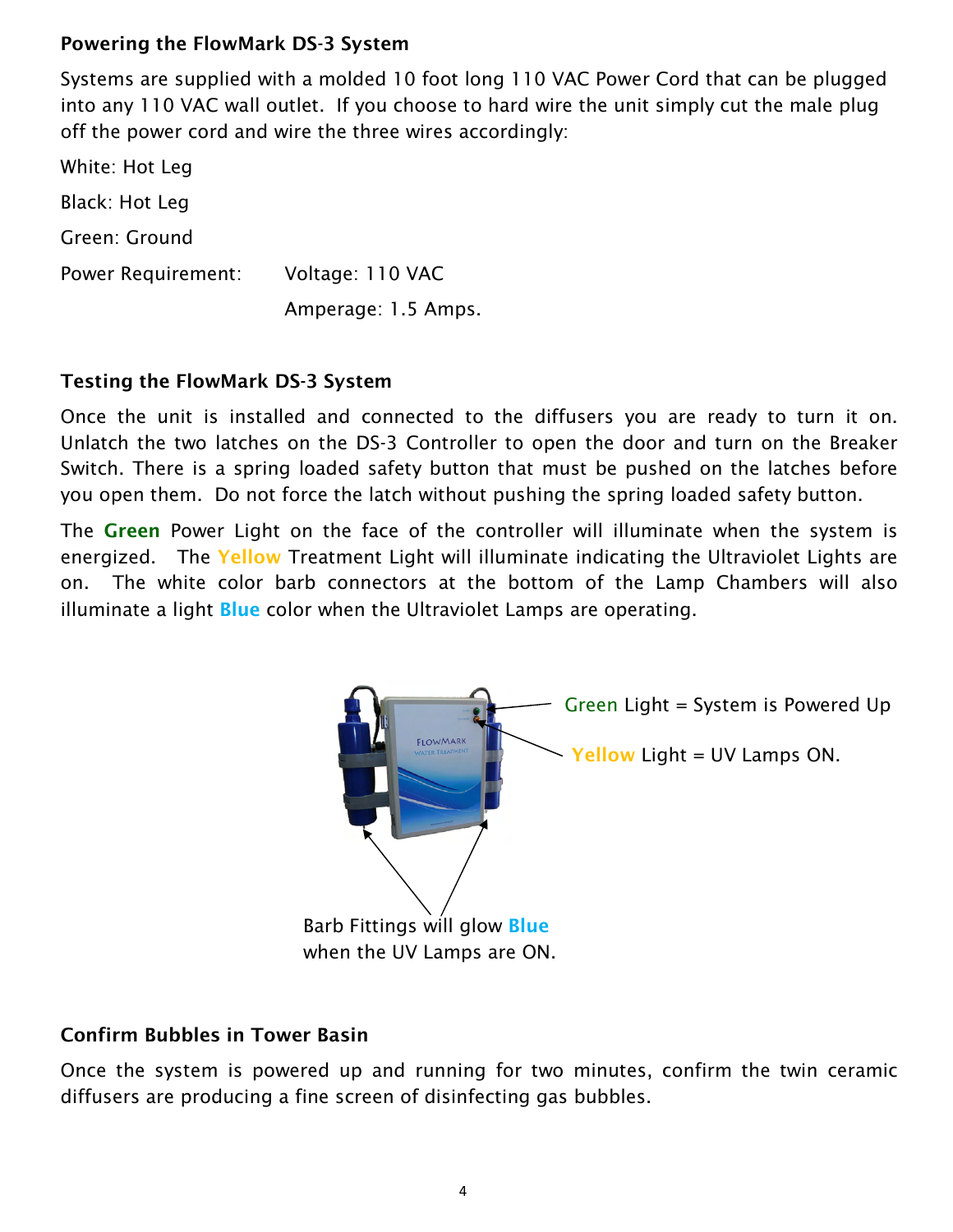#### Lamp Replacement

The blue lamp chambers contain special Ultraviolet Lamps that split oxygen molecules O2 into single molecules O1 to create the disinfecting gas. The useful lamp life is 8,760 hours (one year of continuous operation). After the one year term the light will continue to shine but it's ability to split oxygen molecules is degraded so the lamps must be replaced. Order two new pre-assembled replacement lamps from your FlowMark distributor.





Warning: Do not touch the lamp glass with your fingers as damage may occur.

Warning: Do not connect the light and power the system with the lamp out of the chamber. UV light will damage your eyes and skin.

There is no need to remove the blue Lamp Chambers.

- 1. Simply unplug the weatherproof 4-pin connector at the top of each Lamp Chamber.
- 2. Unscrew the Lamps from the Chambers. The Lamps were installed hand tight from the factory but may need a pair of channel lock pliers to remove them after time.
- 3. The new Lamp threads are pre-wrapped with Teflon tape. Gently insert the new lamp into the chamber and hand tighten. If pliers are used do not tighten more than 1/8th of a turn.
- 4. Reconnect both 4-pin connectors. Push until you feel a click.

#### Diffuser Maintenance

During each cooling tower maintenance visit be sure to confirm a strong stream of bubbles are coming from the diffusers. It is possible the diffuser may need cleaning from time to time. Submerge the diffusers in Muriatic acid for a few minutes and then rinse with water.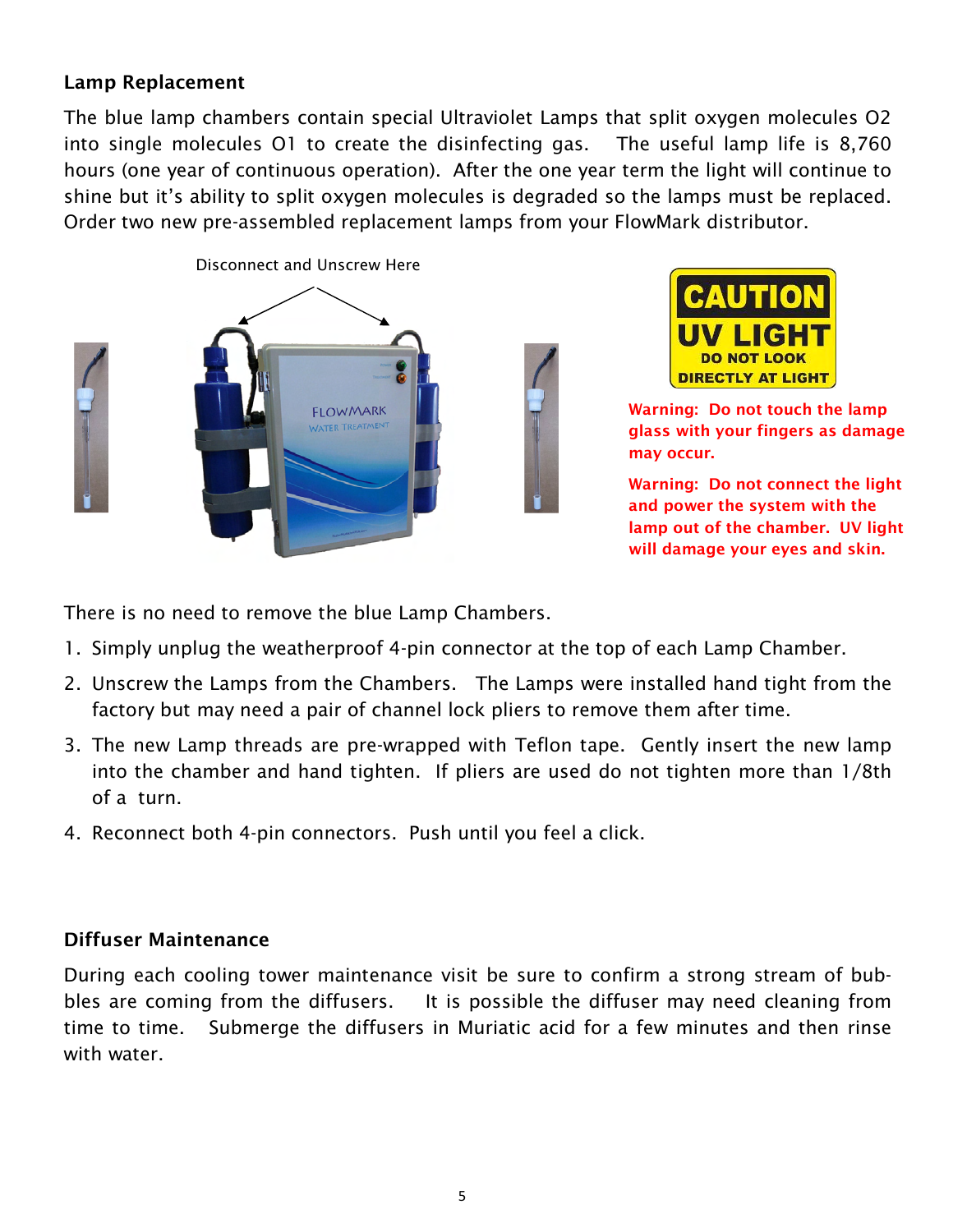# Trouble Shooting

Green and Yellow Lights OFF: Check the unit is plugged in. Re-Set circuit breaker inside DS unit. Check building circuit breaker and/or GFI and RE-set.

Green Light ON - Yellow Light Dim: UV Lamp disconnected or defective. Check both UV chambers to confirm the translucent hose barb connections are glowing Blue. Replace defective UV Lamp.

Green Light ON - Yellow Light OFF: Check both UV chambers to confirm the translucent hose barb connections are glowing Blue. Identify which lamp is not ON and trace wiring back to the blue Ballsts inside the controller. Replace the defective ballast and re-test.

Pump Running but NO Bubbles at Diffusers: Open the enclosure and confirm air pump is running. Check hose connections. If no air is flowing order a new pump from your Flow-Mark dealer.

Air Pump is Not Running but Power Light is ON: Defective pump. Order a new pump from your FlowMark dealer.

Note: UV Lamps, Ballasts and Air Pump are designed for easy field replacement.

# Hour Meter

Your DS system is fitted with a digital hour meter to monitor run time. If the system is turned off or power fails the e-prom memory will remember the last reading and restart at the last reading. After 9,000 hours replace the UV Lamp and then use a pen tip to press the button seen in the photo above. Confirm the reading resets back to zero.